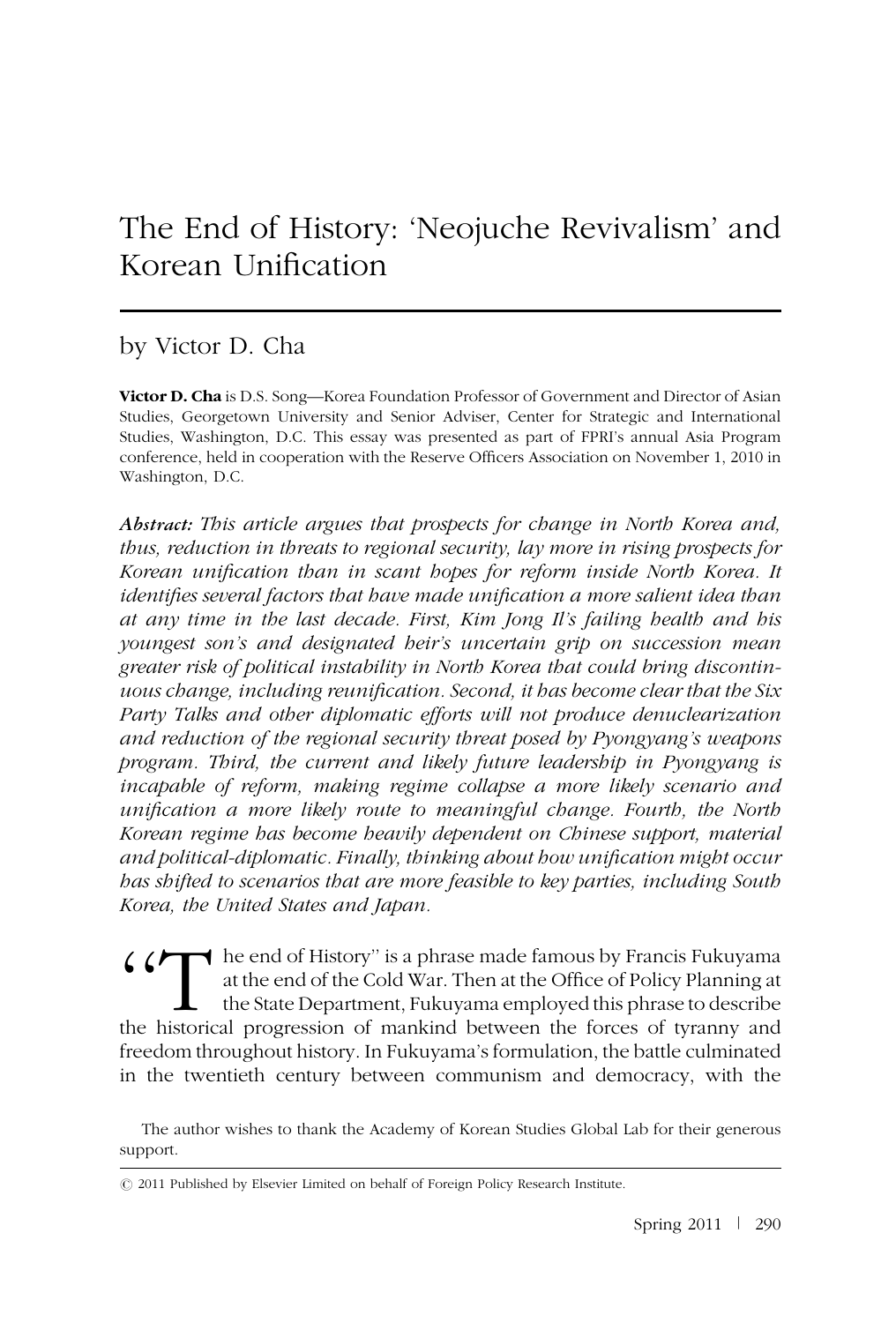collapse of the Soviet Union signaling the end of history's progression as mankind would evolve to liberal democracy as the final form of government.

We may well be approaching the end of history on the Korean peninsula. Across the conference circuit in five-star hotels in Asia as well as in the corridors of power in government capitals, the once taboo topic is now discussed more openly than ever.

Why the change? It is certainly not because the United States or the world has a newfound lust for collapsing the regime in North Korea. Far from it. The Obama administration has spurned the perceived regime-collapse motives of neoconservatives in the previous American administration. Even though its current policies—demanding irreversible denuclearization; applying financial sanctions; carrying out military exercises; and demanding a North Korean return to, and reaffirmation of, the denuclearization commitments of the Six Party talks—look hardly different from those of the Bush administration, Obama's inclinations are clearly toward dialogue and extending the unclenched fist to Pyongyang—when the time is right.

#### Neojuche Revivalism

The primary cause for the increased talk about unification concerns three developments, all related more to North Korea than to South Korea or the United States. The first is that Kim Jong-il is very sick. Complications from his August 2008 stroke appear present and his desired succession of power to his young son amounts to a power transition far more shaky than the one that put Kim in power in 1994.

Second, there is more talk about Korean unification now than in the past because of a growing realization that some two decades of U.S. negotiation with North Korea has not led to successful denuclearization. Many in the past would have contested this proposition, blaming Washington as much for the negotiation impasses as Pyongyang. But after Obama's outstretched hand in 2009 was slapped away by the North's ballistic missile test in April 2009 and its second nuclear test the following month, very few in Washington blame the United States anymore. In short, there is a growing realization that true, verifiable denuclearization of the Korean peninsula can only come with unification. This is not an argument against continuing diplomacy; it is merely a realization that diplomacy's aims, while remaining maximalist (full denuclearization), will really amount to a crisis containment exercise.

Third, the new and future leadership in North Korea will not be capable of reform. The recent massive Communist party rallies in North Korea provided the world's first real glimpse of Kim Jong-il's youngest son, the notyet-30-year-old Kim Jong-un, who in late 2010 was almost assuredly named the future successor to his ailing father through his promotions to the rank of a four-star general in the army and second-in-charge of the party.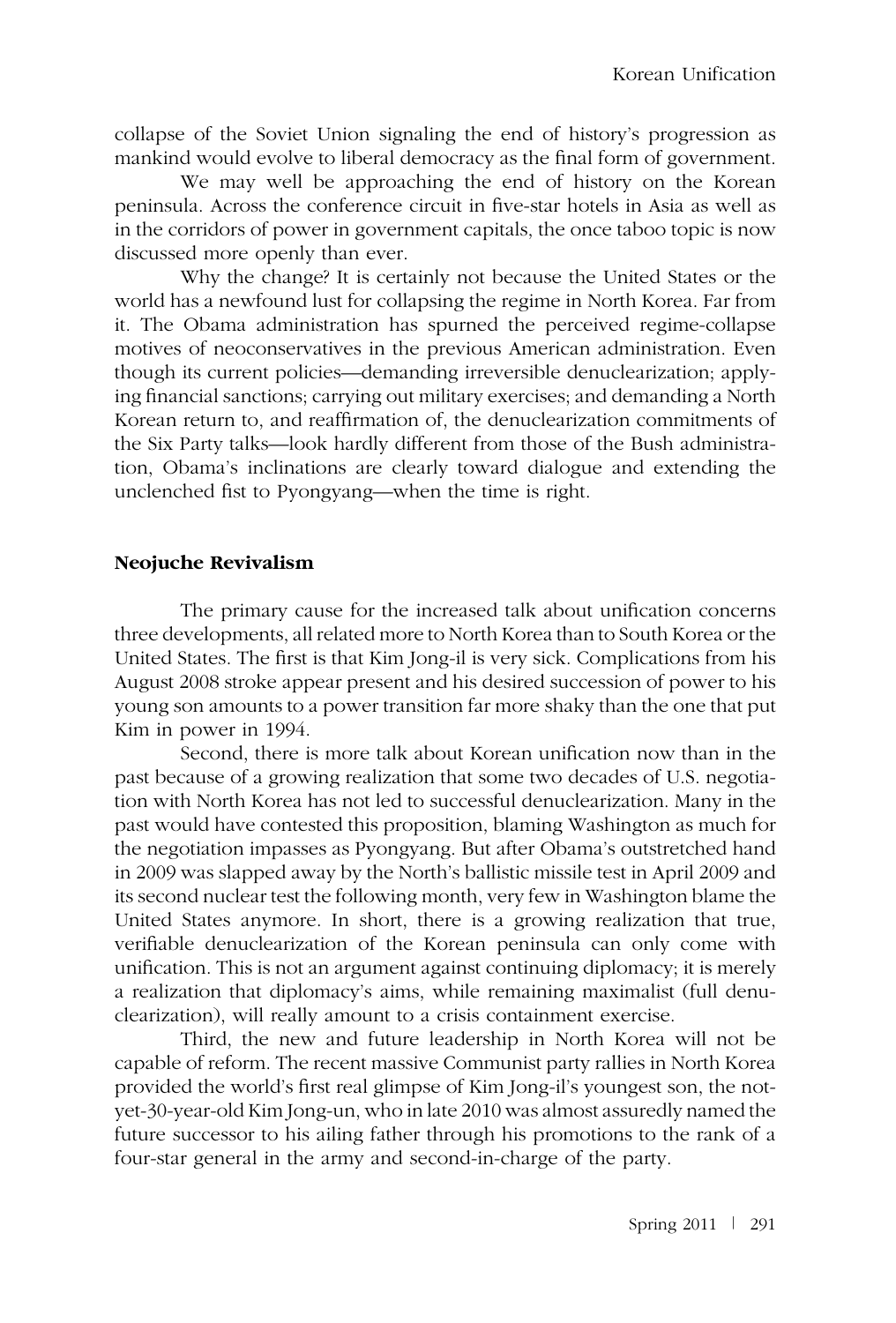In a country of hyper-isolation and xenophobia, the so-called ''young general'' reportedly had a cosmopolitan upbringing. Believed to have been educated in Switzerland, he speaks some German and some English. He has a penchant for western creature comforts including NBA basketball and pop music. Democratic Party of the Republic of Korea (DPRK) propaganda praises him as a "brilliant genius," wise beyond his years with "high-tech 21st century knowledge.'' On occasion in world history, courageous leaders have brought about monumental change. Does the young Kim have what it takes to finally catapult the North Korean people out of the dark ages?

Probably not. His youth is not the issue. After the Korean war, Stalin picked Kim Il-sung, the first leader of North Korea at the tender age of 33. Kim Jong-il began climbing the Party ladder at 30 years old, and was anointed as the successor to his father at age of 38. For the Kim family dynasty, picking them young is the natural requisite for forty to fifty years of continuous rule.

No, the real problem is the system itself. Even if the young Kim is enlightened, there are three obstacles. Despotic regimes like North Korea cannot survive without ideology to justify their iron grip. And the ideology that accompanies the son's rise appears to look backwards rather than forwards. I call it ''neojuche revivalism.'' This constitutes a return to a conservative and hardline ''juche'' (self-reliance) ideology of the 1950s and 1960s—harkening back to a day when the North was doing well relative to the democratic South. Neojuche revivalism is laced with ''songun'' (military-first) ideology which features the North's emergence as a nuclear weapons state (Kim Jong-il's one accomplishment during his rule). This revivalist ideology leaves absolutely no room for opening because it blames the past decade of poor performance on ''ideological pollution'' stemming from experiments with reform.

True reform in a post-Kim Jong-il era would require the courage to loosen the very political instruments of control that allow the regime its iron grip on the people. The dilemma the young Kim faces is that he needs to reform to survive, but the process of opening up will undeniably lead to the end of his political control. This was perhaps the most important lesson of the end of the Cold War for North Korea.

Even if Kim Jong-un were an enlightened leader who has the courage to attempt such reform, he would be dealing with a generation of institutions and people that are the most isolated in North Korean history. The generals, party officials, and bureaucrats of the Cold war era were far more worldly than those of the post-Cold war era. Kim Il-sung's generation was able to travel freely to Eastern bloc countries. Kim used to vacation with Erich Honecker and Nicolae Ceausescu. By contrast, Kim Jong-il's generation saw Ceausescu executed, and observed that the Chinese communist party almost lost power in Tiananmen square. The generation of leadership the young son will inherit sees nothing comforting about the outside world.

The revolution in North Korea died long ago but the young son will be forced to cling to the outdated ideological principles that worked during the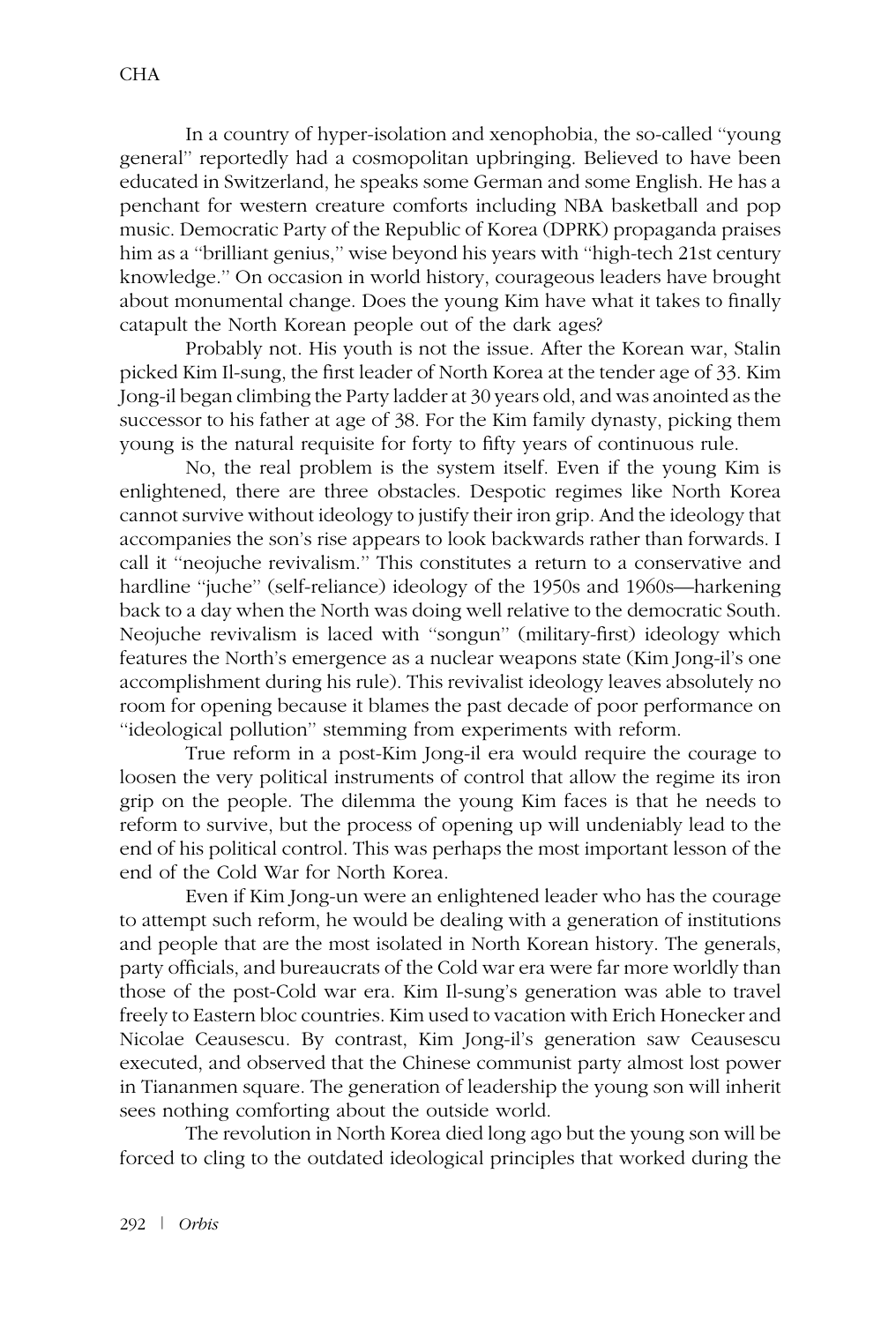cold war. It is no coincidence that Kim Jong-il has had frequent visits in the past two years to factory towns that used to be the center of North Korea's mass worker mobilization (Chollima) movements of the 1950s. It is no coincidence that NKEconWatch's website, which has the best Google earth imagery of the North, has reported the rebuilding of chemical and vinylon factories which were the heart of cold war-era Pyongyang's now decrepit economy.

Neojuche revivalism is untenable in the long term. Mass mobilization of workers without reform can only work with massive inputs of food, fuel, and equipment which the Chinese will be increasingly relied upon to provide. Beijing seems content to backstop its communist brethren for the time being. But donor fatigue will eventually set in. Beijing officials confide that the regime would last only a year without the Chinese life-line.

This is why people are talking about unification today. If this sounds too pessimistic, just imagine the following scenario:

- The North has given up its nuclear weapons, ballistic missiles, and chemical stockpiles as its development-oriented leadership realize that this is the price for integration into the Asian, and world economic, network.
- North Koreans are operating \$6 billion light water reactors jointly provided by the United States, Japan, Russia, Republic of Korea, and China.
- Washington and Tokyo have normal political relations with ambassadors busily at work in Pyongyang.
- Seoul is providing conventional electricity across the DMZ to North Korean power grids.
- Russia is running gas lines to Japan and South Korea through the north.
- The Four Powers have signed a peace treaty ending the Korean war.
- Japan is providing ten billion dollars in assistance for major public works projects supported by international financial institutions.

Today, does anyone think that this scenario is possible without unification?

# The Final Phase of Unification Discourse

We are now in the final phase of discourse on unification. The current talk of unification arguably constitutes Korea's ''End of History''—the final stage of six decades of unification discourse.

The first iteration took place during the Cold War years when the predominant narrative was unification by force (pukch'in t'ongil or s?ngong t'ongil). This was a classic, offensive realist, zero sum view of the problem. Unification could only come through victory of one side over the other. The two Koreas were locked into a relative power competition (one in which the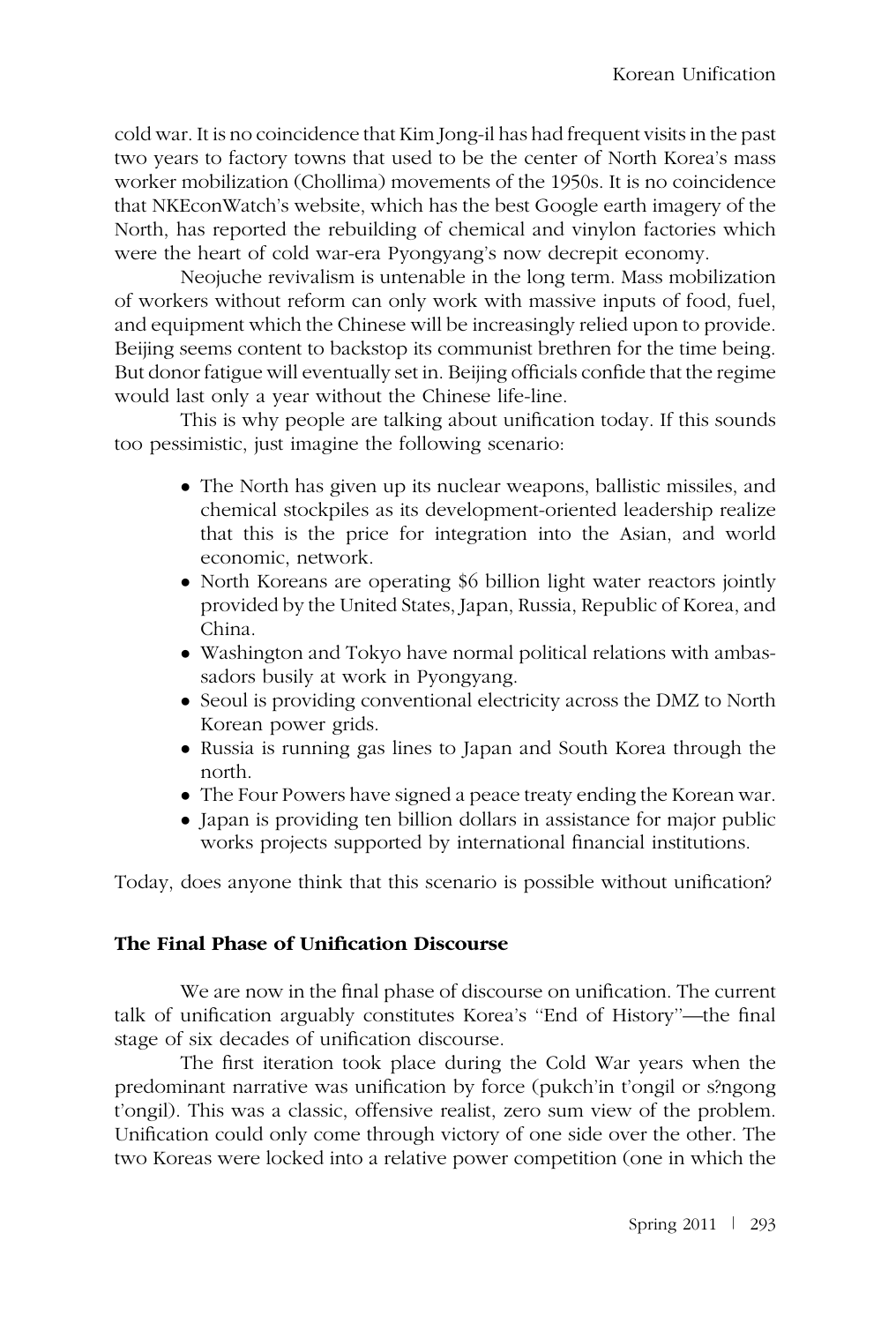North did not fare too poorly in the early cold war years) and inter-Korean dialogue was dominated by, what former Columbia University professor Samuel Kim famously referred to as, the politics of competitive delegitimation.

The discourse then evolved to one dominated by aspirations of absorption. This coincided with the end of the cold war and the success of South Korea's nordpolitik, normalizing relations with the Soviet Union first in 1990 and then with China in 1992. As the gaps between the South Korean economy and the North's became insurmountable, moreover, Seoul's confidence grew that they could swallow up the smaller North if needed. Koreans witnessed Germany's unification and came to believe that they could accomplish the same in managing Korea's fate.

The third phase of unification discourse coincided with two events. First, there was the ''Germany trickle-down'' effect. After the initial euphoria of German unification, Koreans became acutely aware of the difficulties and complexities of uniting the two countries economically, politically, and socially. They learned quickly that these difficulties would be exponentially more acute given the even wider socio-economic gaps between the two Koreas compared with that of the two Germanies. Second, Korea was hit by the liquidity crisis of 1997–1998. These resource constraints bounded the view of unification. What had once been seen as possible, was now seen as impossible. Unification was considered too expensive, too dangerous, and too uncertain. This did not mean that Koreans disavowed unification. But it did mean that they would like to push unification as far into the future as possible.

The policy manifestation of this view of unification was, of course, the sunshine policy. Precisely because unification was considered too expensive and difficult, the best course of action was then to seek engagement with the North, try to help reform their system, and eventually effect a ''soft landing.''

## What is the new paradigm?

What does this new and final phase of unification discourse amount to? We cannot be altogether certain but unification seems to embrace several elements.

First, this new discourse is based in *pragmatism* more than ideology. As stated above, the embracing of unification does not stem from a desire to collapse the regime, but from pragmatic concerns about the potential instability of the leadership in Pyongyang. It also stems from a rational realization that the only true solution to tangible problems like nuclear weapons, terrorism, and the conventional military threat is through unification.

Second, this new discourse is not a return to pukch'in t'ongil, but is more internationalist, transparent, and open in its nature. Past Korean views of unification were very parochial. Koreans never wanted to discuss unification with any other parties for fear of external intervention by other powers in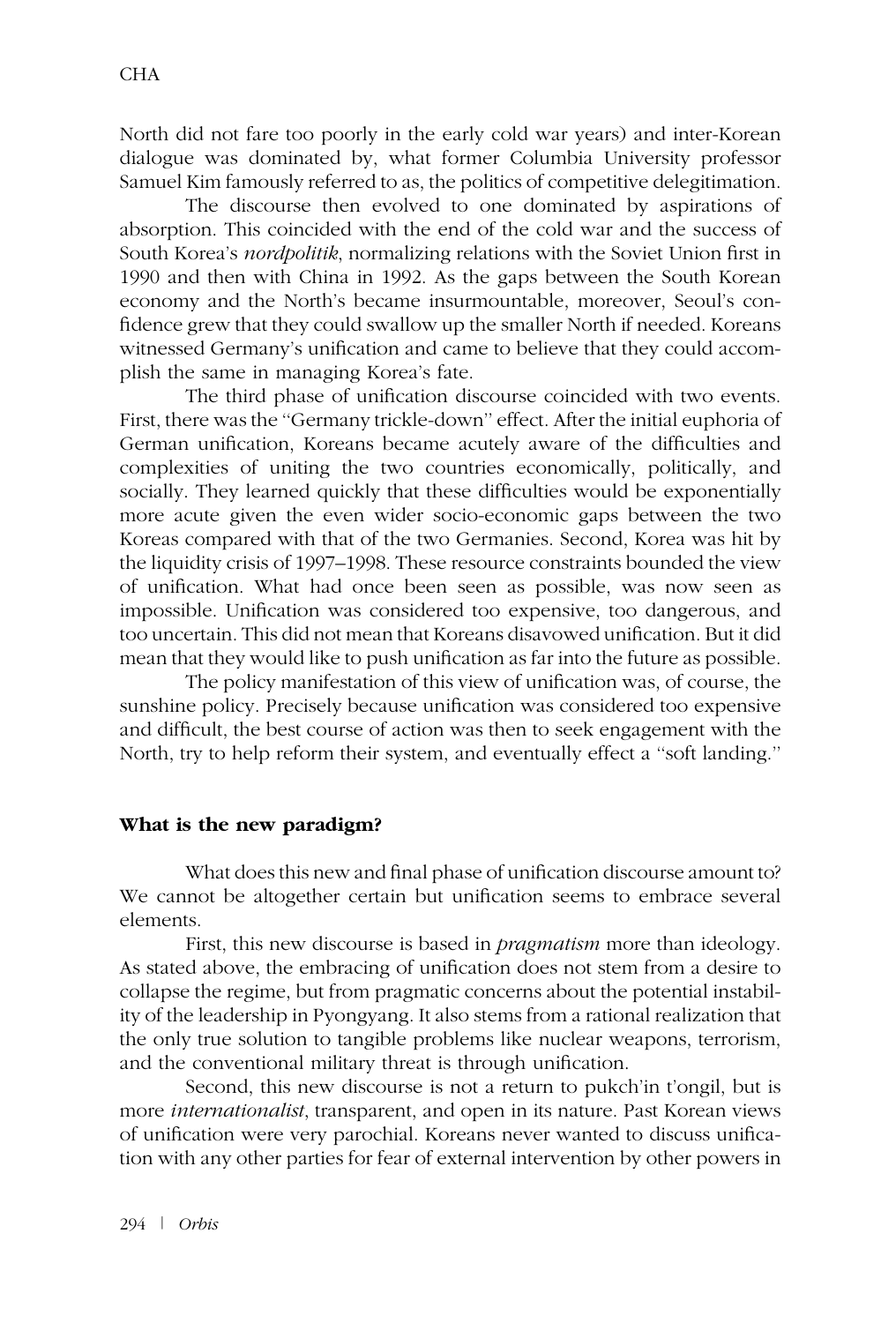determining Korea's fate. The new view, however, understands that while unification is for Korea, there is a pragmatic acknowledgment that Koreans will indeed need help from the outside world to effect a successful transition. This is why discussions on unification today are very open and transparent, without the insecurities and ''mind-your-own-business'' attitudes of the past. ROK leaders want to discuss unification with the world because they want the UN security council, the European Union, and other world members on their side when the day comes. In this regard, reaching out to the world now to talk about unification constitutes an effort to socialize the world to how Koreans want unification to happen. This is a far cry from previous Korean attitudes about unification.

This socialization process also extends to Korea's generation in their 20s and 30s. These younger, smart, and more affluent Koreans grew up under one decade of sunshine policy and, therefore, hold negative (if any) views on unification, which they have been taught for years to believe was too dangerous, dirty, and difficult. Now these youth are being encouraged to think, prepare and talk about unification in a way that was discouraged during the sunshine policy decade.

Third, the new unification discourse is based more on *ideas* than on raw power. In other words, pukch'in t'ongil, unification through force, was about relative power. But the new view says that what will eventually bring unification is not use of force but the power and prevalence of ideas. These ideas relate to freedom, democracy, individual opportunity, and entitlement to human dignity. Once these notions start to seep into society, the game is basically over.

Finally, the new unification discourse is about opportunity more than about threats. The previous views saw unification as too expensive and dangerous. Unification was, therefore, a threat to the region and to the lifestyles of affluent Koreans. But the new view expounds unification as perhaps the greatest opportunity in the postwar era for the world and for Koreans. Properly prepared for, unification could become the biggest positivesum game in Asia for all parties. The end of the Cold War threats, e.g. nuclear and missile, will all lead to positive dividends for the region. Unification properly prepared for will also result in net productivity gains higher than the costs associated with knitting the two countries back together. This is a positive and proactive view of unification, not a defensive and negative view.

The result is that unification is now an ''in my lifetime'' concept. It is no longer something that Koreans should push off for generations if an opportunity arises to grab Korea's destiny.

## 'In my lifetime'

The final discourse on unification, described above, is not naïve. It harbors no false expectations that unification somehow has become an easier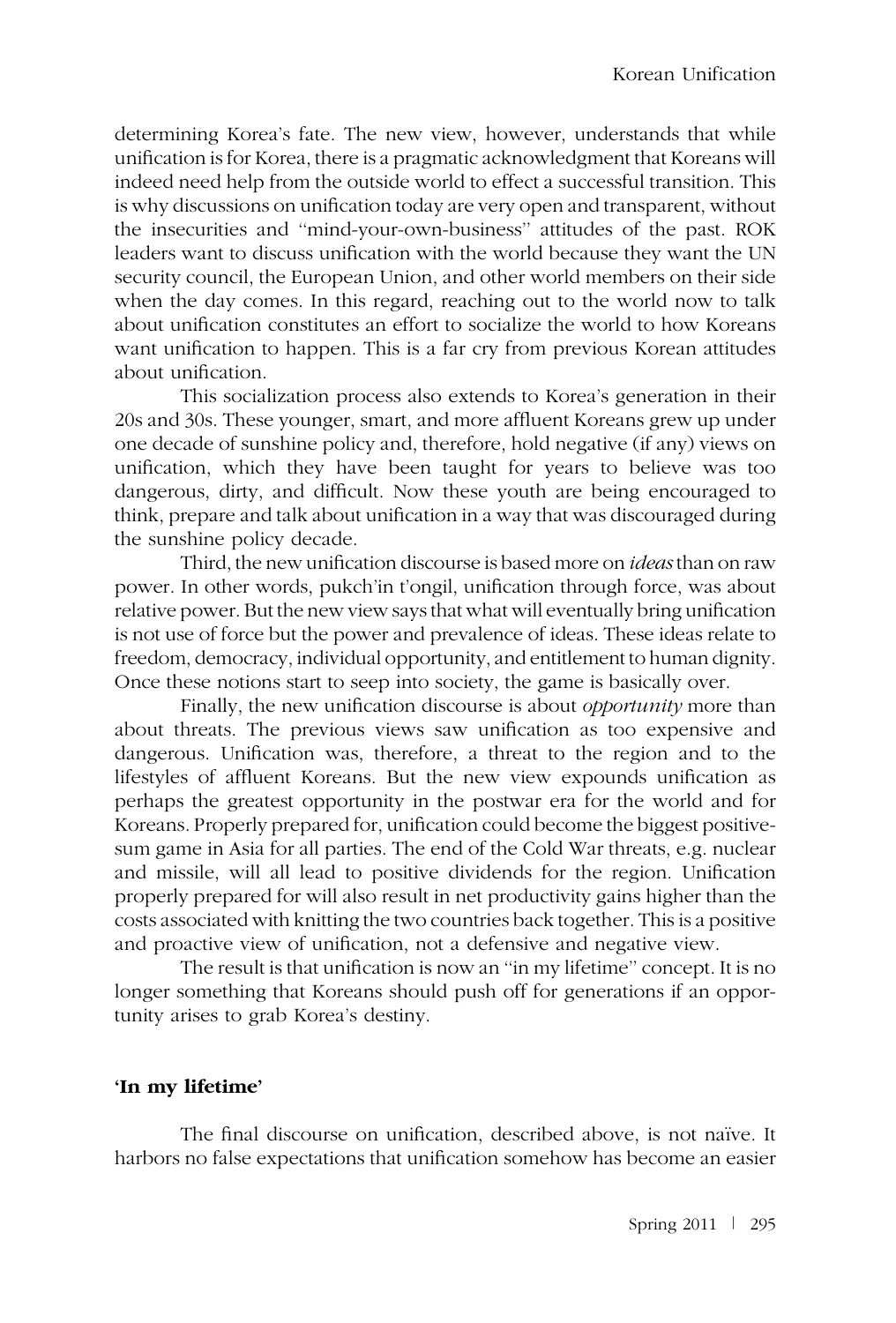task. I believe everyone understands how difficult the task will be. It is not likely to come gradually as sunshine policy advocates wish. It is likely to come suddenly. Koreans will meet this challenge. They will have substantial support and help from Korea's allies, including the United States.

But they will also need a little bit of luck. If one looks at Korean history, luck is not a trait that has been in abundance. And yet Korea has done so well. But as Professor Paik Jin-Hyun once said, one can never be lucky if one is not prepared. Luck does not come to those who are unprepared. It only comes to those who are ready.

In this sense, I believe that the unification ministry's efforts to reach out to the world and to the younger generation of Koreans through a series of international conferences and other outreach efforts is an excellent way to prepare. Money that once went fully to the North as part of ''engagement'' is now being put to use educating younger Koreans and socializing the world to how South Koreans see unification. President Lee Myung-Bak's upholding of a unification tax is a watershed moment, essentially telling his country not only to be psychologically prepared for unification, but also to be materially prepared. At the Center for Strategic and International Studies, we have engaged in a project focused on the longer term task associated with unification—how to reenergize North Korea's power sector; how to reconstruct its health system; how to manage the social security burden; how to reform education in the North; how to handle transitional justice. These are just a small sampling of the tasks ahead for this Herculean effort.

Finally, I believe that the new discourse on unification extends beyond the peninsula. Increasingly countries are reaching the conclusion that the only real solution to the Korean question is unification. Japan, for example, long thought to be opposed to unification, views the costs of the status quo with nuclear tests and ballistic missiles pointed at them from the North as unacceptably high. Japan officials, in fact, have been magnanimous in urging U.S. and South Korean colleagues to have more serious discussions about unification contingencies – not even asking that they participate in this due to ROK sensitivities. While Russia supports North Korea, they also have grown increasingly concerned that the nuclear program they ling ago helped to create is now out of control. The United States has already stated in its communiqué with Lee Myung Bak that America aspires for a Korea free and at peace.

The one party that may not share this view is China. While China has experienced vigorous internal debate after the first and second nuclear tests about where its interest lay on the peninsula, Beijing does not appear to be in favor of active discussions with any party on how to prepare for sudden change on the peninsula. Beijing's actions after the Cheonan sinking by a DPRK torpedo fell far short of their aspirations to be a responsible stakeholder and leader in East Asia. Deterring North Korea from undertaking other actions that threaten freedom of navigation in East Asian waters is a public good that